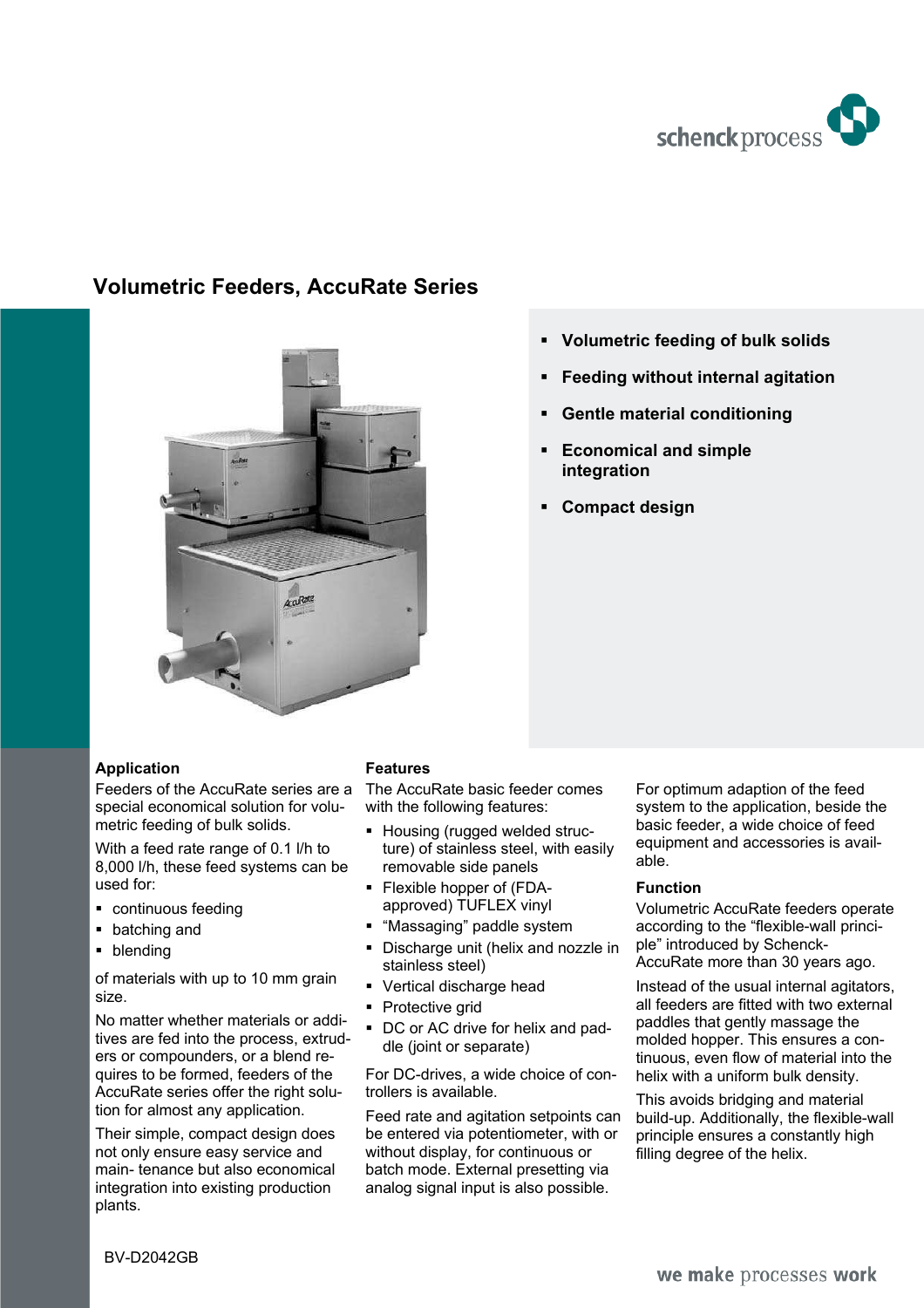## **Dimensions**

# **AccuRate Feeder**







# **AccuRate Feeder**

Fitted With Extension Hopper



28 l hopper for Series 300 70/140 l hopper for Series 600 140/280 l hopper for Series 900

# **AccuRate Feeder**

Free Standing Hopper





280 l hopper for Series 600 425 l hopper for Series 900



560 l hopper 1420 l hopper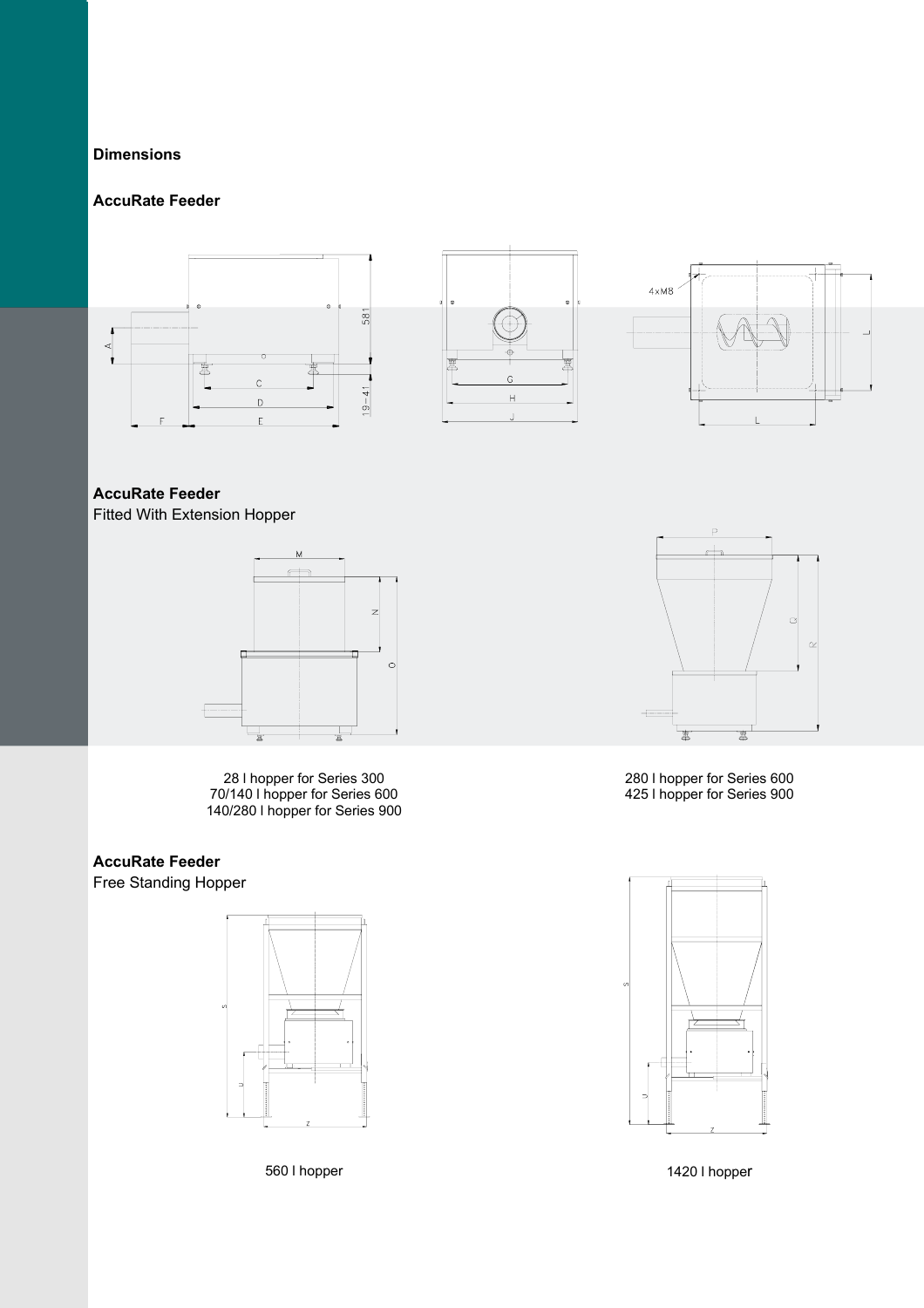| Feeder     | Size [mm] |     |     |     |     |     |     |     |     |     |  |  |
|------------|-----------|-----|-----|-----|-----|-----|-----|-----|-----|-----|--|--|
|            | A         | в   | C   | D   |     | E*) | G   |     | J   |     |  |  |
| Series 300 | 86        | 305 | 295 | 330 | 386 | 102 | 267 | 330 | 368 | 305 |  |  |
| Series 600 | 117       | 400 | 381 | 499 | 552 | 178 | 442 | 499 | 552 | 465 |  |  |
| Series 900 | 176       | 593 | 470 | 750 | 801 | 305 | 616 | 672 | 725 | 622 |  |  |

\*) Standard size; other lengths available as an option

| <b>Hopper - Fitted</b> |                                                      | Size [mm]  |            |              |     |      |      |  |  |  |  |
|------------------------|------------------------------------------------------|------------|------------|--------------|-----|------|------|--|--|--|--|
|                        |                                                      | M          | N          | O            | P   | Q    | R    |  |  |  |  |
| Series 300             | 28 liters                                            | 283        | 362        | 664          |     |      |      |  |  |  |  |
| Series 600             | 70 liters<br>$\sim$<br>$-140$ liters<br>- 280 liters | 432<br>432 | 362<br>718 | 762<br>1118  | 762 | 1118 | 1168 |  |  |  |  |
| Series 900             | - 140 liters<br>$-280$ liters<br>- 425 liters        | 584<br>584 | 413<br>870 | 1006<br>1463 | 914 | 672  | 1265 |  |  |  |  |

|                                             | Size [mm]                                        |                      |              |  |  |  |  |  |  |
|---------------------------------------------|--------------------------------------------------|----------------------|--------------|--|--|--|--|--|--|
| Hopper - Free Standing                      | S                                                | U                    |              |  |  |  |  |  |  |
| Series 600<br>- 560 liters<br>1420 liters   | 2020, 2325, 2360, 2935<br>2604, 2909, 3213, 3519 | 587, 892, 1197, 1502 | 1220<br>1220 |  |  |  |  |  |  |
| Series 900<br>- 560 liters<br>- 1420 liters | 2020, 2325, 2360, 2935<br>2604, 2909, 3213, 3519 | 557, 762, 1067, 1372 | 1220<br>1220 |  |  |  |  |  |  |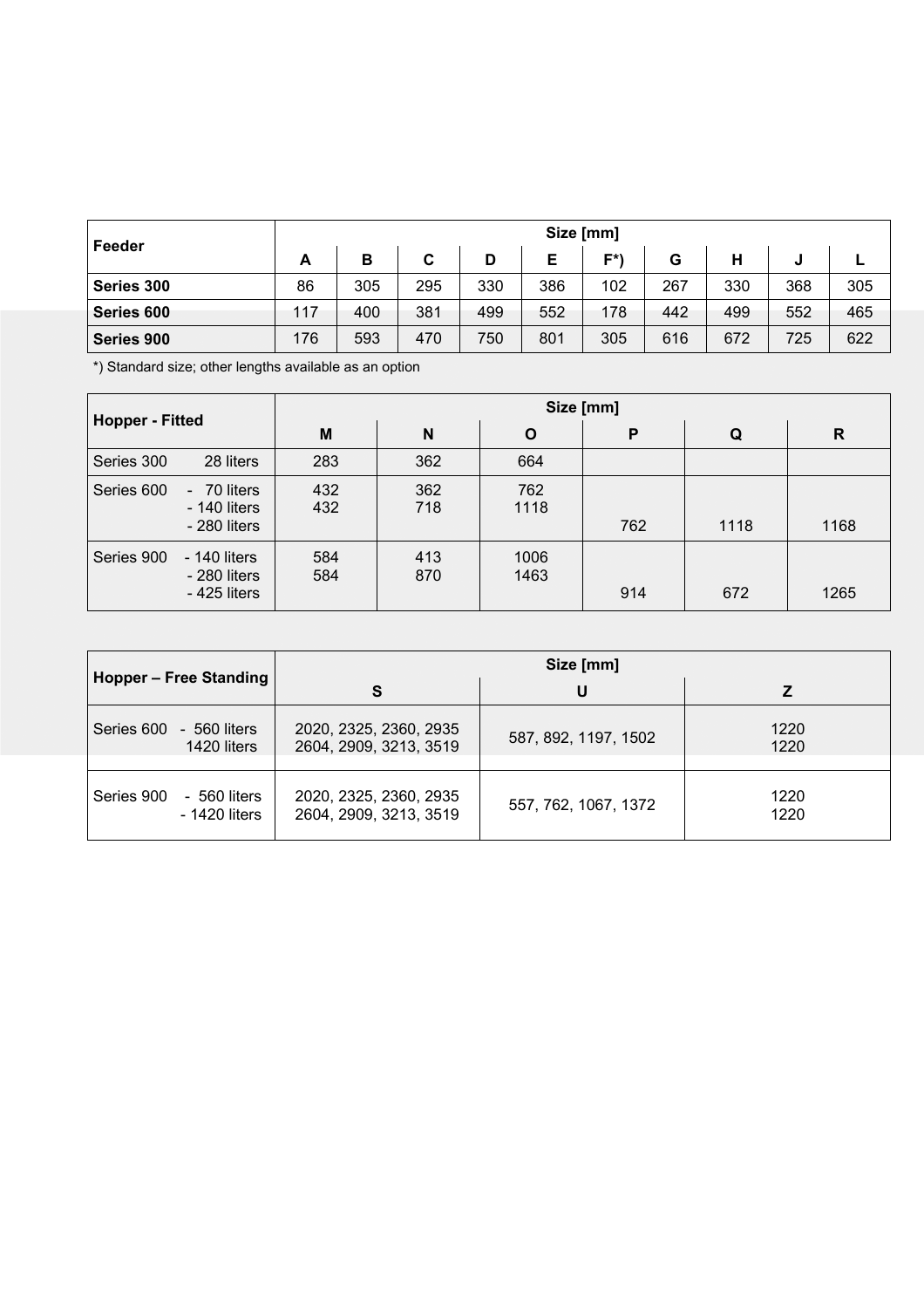# **Technical Data**

## **AccuRate Feeders**

| <b>Series</b>                                          | 300                                   | 600                                   | 900                             |  |  |  |  |  |
|--------------------------------------------------------|---------------------------------------|---------------------------------------|---------------------------------|--|--|--|--|--|
| Maximum feed rate                                      | $\sim$ 0.1 l/h – 105 l/h              | $1$ I/h $- 1.300$ I/h                 | 30 l/h - 8.000 l/h              |  |  |  |  |  |
| Setting range                                          |                                       | 1:50                                  |                                 |  |  |  |  |  |
| Flexible hopper capacity - without<br>extension hopper | $9 \text{ dm}^3$                      | $25 \text{ dm}^3$                     | $75 \text{ dm}^3$               |  |  |  |  |  |
| Helix diameter - available                             | $\varnothing$ 6, 10, 13,<br>19, 25 mm | Ø 13, 19, 25, 35,<br>45, 57 mm        | Ø 57, 76, 102 mm                |  |  |  |  |  |
| Helix standard length - from feeder<br>front           | 102 mm                                | 178 mm                                | 305 mm                          |  |  |  |  |  |
| Maximum helix extension                                | $\sim$ 300 mm                         | $\sim$ 1.220 mm                       | $\sim$ 1.220 mm                 |  |  |  |  |  |
| Drive motor                                            | 0.09 kW DC<br>0.09 kW AC              | $0.18$ kW DC<br>0.18 kW AC            | 0.55 kW DC<br>$1.1 / 1.5$ kW AC |  |  |  |  |  |
| Motor protected to                                     | IP 54                                 |                                       |                                 |  |  |  |  |  |
| Supply voltage                                         | 230 V (AC)                            | 230 V (AC)                            | 230 V / 400 V (AC)              |  |  |  |  |  |
| Weight                                                 | $\sim$ 30 kg                          | $\sim 65$ kg                          | $\sim$ 145 kg                   |  |  |  |  |  |
| Ambient temperature                                    |                                       | $-20^{\circ}$ C bis + 40 $^{\circ}$ C |                                 |  |  |  |  |  |
| Material temperature                                   | max. $80^{\circ}$ C                   |                                       |                                 |  |  |  |  |  |
| <b>Bulk density</b>                                    |                                       | $\gamma \sim 0.1 - 3$ kg/l            |                                 |  |  |  |  |  |
| Grain size                                             | up to 10 mm                           |                                       |                                 |  |  |  |  |  |
| Flow properties                                        | free flowing to sluggish              |                                       |                                 |  |  |  |  |  |

## **Accuracy**

The normal accuracy achieved with AccuRate feeders is between ± 1.5 and 2.5% of setpoint.

## **Additional Requirements**

The variants and options described in To be able to process your order this brochure are only a small part of the AccuRate feeders program. Should you have specific needs, e.g. for:

- special hopper designs for the food and pharmaceutical industries
- dust-tight connection to BIG-BAG stations
- **Extension hoppers for manual bag** discharge

.. please tell us your requirements.

## **Order Data**

smoothly and quickly, please let us know the application data below.

#### **Material Data**

| Material        |  |
|-----------------|--|
|                 |  |
|                 |  |
| Flow properties |  |

#### **Feed Rate Range**

## **Drive Design**

| AC drive | $\perp$ |
|----------|---------|
| DC drive | $\perp$ |

#### **Extension Hopper**

Volume .............................[l]

Should you order an option which requires size or length to be indicated, please specify in your order.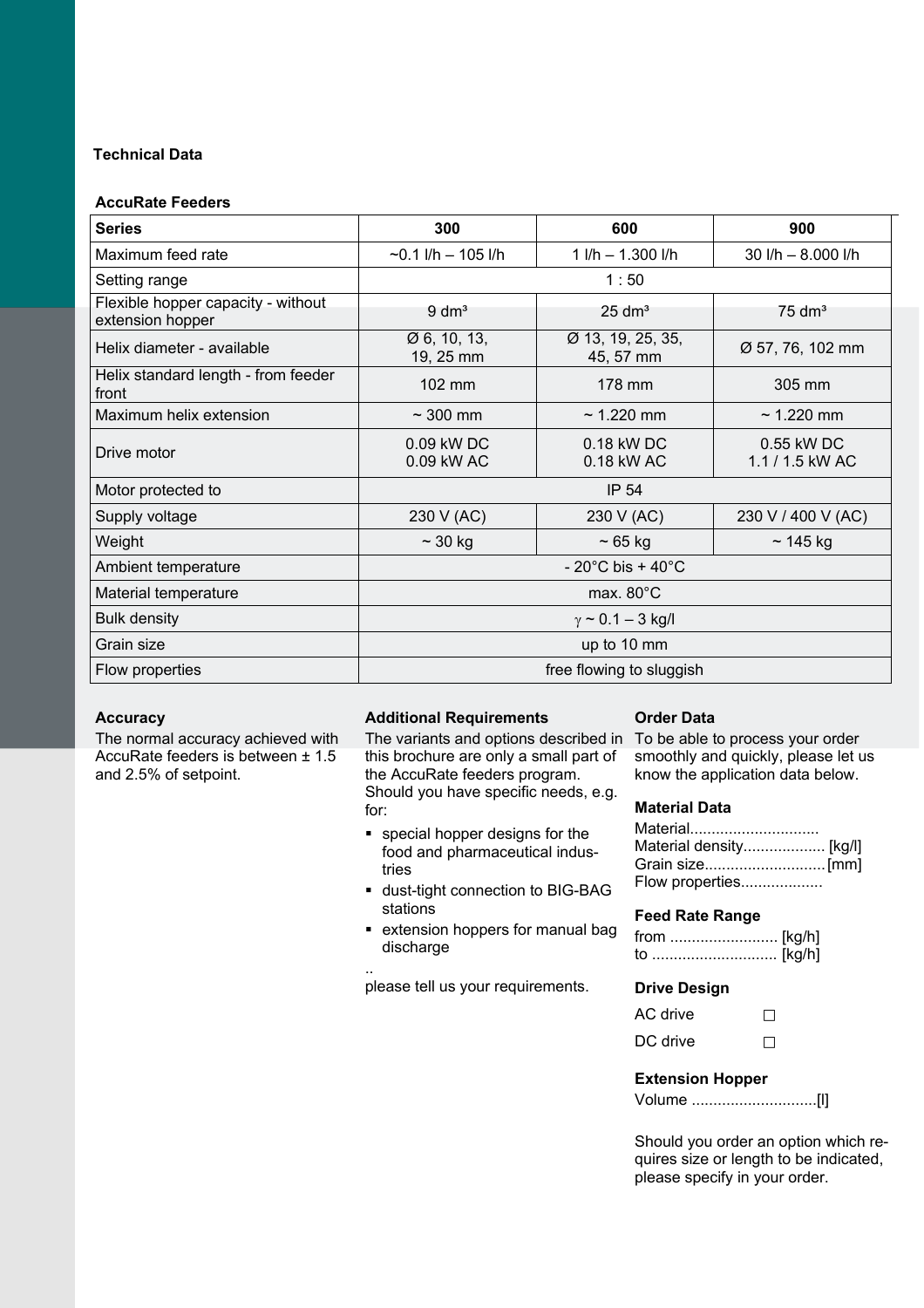## **AccuRate Feeders – Series 300**

## **Basic Variants**

#### **Basic variants,**

including discharge unit (helix and nozzle) in standard design (diameter depending on feed rate)

- DC drive (0.09 kW) including power controller with digital potentiometer in stainless steel housing
- AC drive (0.09 kW for 3 x 230V) without drive control

## **Variants**

#### **Dual drive**

Separate drive motor to be used with sluggish materials, big extension hoppers, big feed rate range (> 5:1) and helix extended to > 50% of standard length

- DC version separate DC drive and extended control
- AC version separate AC drive

#### **Quick-disconnect system,**

for easy exchange of flexible hopper in case of frequent cleaning or product change

#### **Food/pharmaceutical industries design** (to FDA and USDA)

With sealed bearings, ground welds, polished helix, flexible (white) hopper and quick-disconnect system

**Control Options for DC motors** 

**Control with Potentiometer** 

**Display and Touchpad Potentiometer** 

**Wall-mounting housing for control system**  IP65 in carbon steel painted or stainless steel

**Analog input,** 4-20 mA / 0-10V

Feeder control via external setpoint

**Batch timer,** for setting of batching time, volumetric mode

**Remote start/stop contact** 

**Feed Unit/ Tube Options** (length and size to be indicated in your order)

**Additional discharge unit** (helix and nozzle),

for extension of feed rate range in particular standard length (Series300: 102 mm)

diameter in accordance with desired feed rate extension

**Helix and nozzle extension,** to max. 300 mm

Stainless steel; length (from feeder front) to be specified in your order

**Nozzle support with Series 300,** we recommend support for stainless steel downturn.

**Side nozzle discharge,** for flushing material, to improve feeding constancy

**Outlet shut-off gate,** pneumatically actuated, suitable for batching

**Stainless steel Dust Elbow** (in place of vinyl)

## **Extension Hoppers, Stainless Steel**

28 liters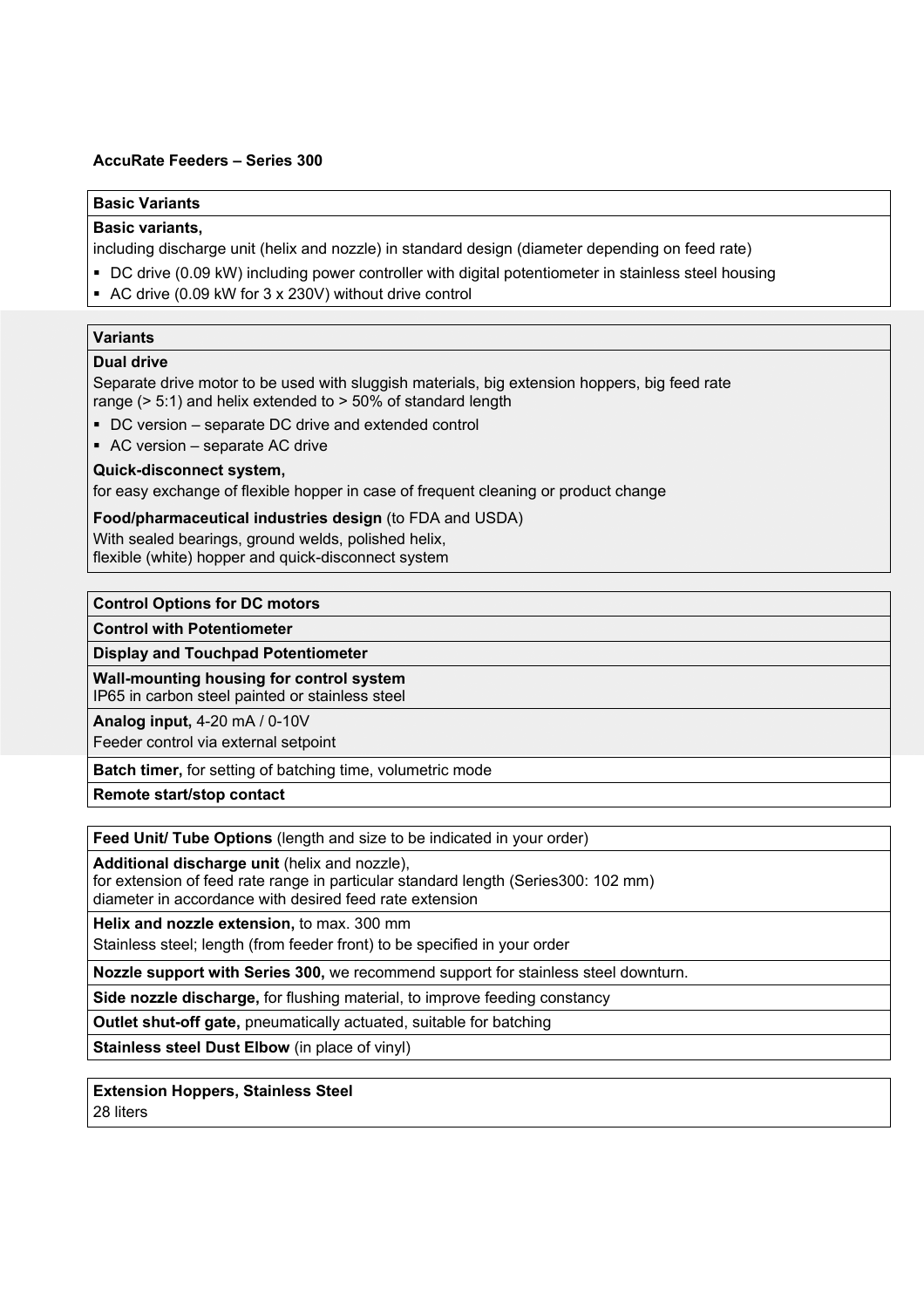## **AccuRate Feeders – Series 600**

## **Basic Variants**

## **Basic variants,**

including discharge unit (helix and nozzle) in standard design (diameter depending on feed rate)

- DC drive (0.18 kW) including power controller with digital potentiometer in stainless steel housing
- AC drive (0.18 kW for 3 x 230V) without drive control

## **Variants**

#### **Dual drive**

Separate drive motor to be used with sluggish materials, big extension hoppers, big feed rate range (> 5:1) and helix extended to > 50% of standard length

- DC version separate DC drive and extended control
- AC version separate AC drive

#### **Quick-disconnect system,**

for easy exchange of flexible hopper in case of frequent cleaning or product change

**Food/pharmaceutical industries design** (to FDA and USDA) With sealed bearings, ground welds, polished helix, flexible (white) hopper and quick-disconnect system

#### **Control Options for DC motors**

**Control with Potentiometer** 

**Display and Touchpad Potentiometer** 

**Wall-mounting housing for control system**  IP65 in carbon steel painted or stainless steel

**Analog input,** 4-20 mA / 0-10V

Feeder control via external setpoint

**Batch timer,** for setting of batching time, volumetric mode

**Remote start/stop contact** 

**Feed Unit/ Tube Options** (length and size to be indicated in your order)

**Additional discharge unit** (helix and nozzle),

for extension of feed rate range in particular standard length (Series 600: 178 mm)

diameter in accordance with desired feed rate extension

Helix and nozzle extension, **to max. 1220 mm** 

Stainless steel; length (from feeder front) to be specified in your order

**Nozzle support with Series 600,** we recommend min. 300 mm length or if a stainless steel dust elbow is used.

**Side nozzle discharge,** for flushing material, to improve feeding constancy

**Outlet shut-off gate,** pneumatically actuated, suitable for batching

**Stainless steel Dust Elbow** (in place of vinyl)

#### **Extension Hoppers, Stainless Steel**

70 liters; fitted onto feeder

140 liters; fitted onto feeder

280 liters; fitted onto feeder

560 liters; free standing

1420 liters; free standing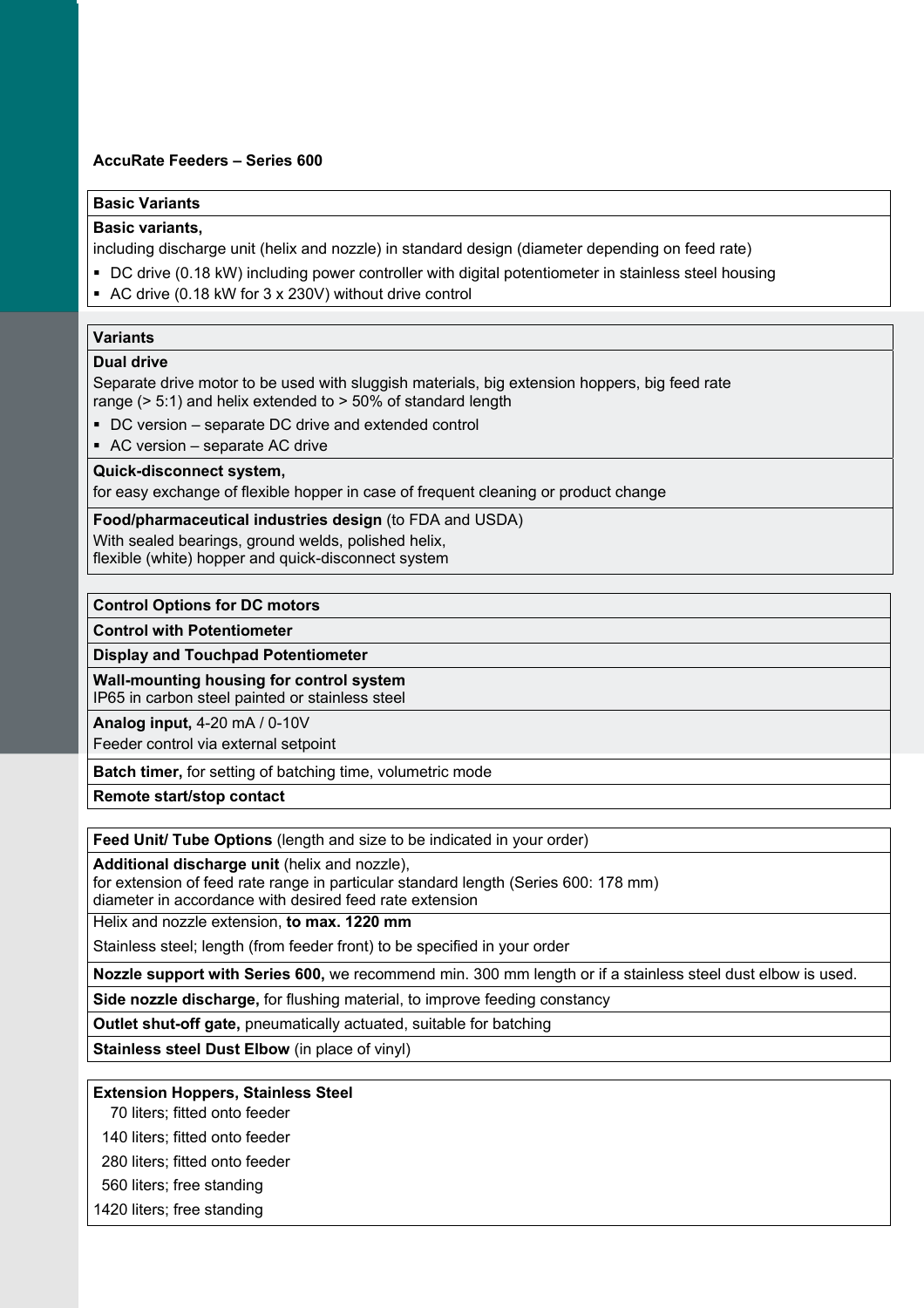#### **AccuRate Feeders – Series 900**

## **Basic Variants**

#### **Basic variants,**

including discharge unit (helix and nozzle) in standard design (diameter depending on feed rate)

- DC drive (0.55 kW) including power controller with digital potentiometer in stainless steel housing
- AC drive (1.1 / 1.5 kW for 3 x 230V or 3 x 400V) without drive control

# **Variants**

#### **Dual drive**

Separate drive motor to be used with sluggish materials, big extension hoppers, big feed rate range  $(> 5:1)$  and helix extended to  $> 50\%$  of standard length

- DC version separate DC drive and extended control
- AC version separate AC drive

#### **Quick-disconnect system,**

for easy exchange of flexible hopper in case of frequent cleaning or product change

**Food/pharmaceutical industries design** (to FDA and USDA) With sealed bearings, ground welds, polished helix,

flexible (white) hopper and quick-disconnect system

## **Control Options for DC motors**

**Control with Potentiometer** 

**Display and Touchpad Potentiometer** 

**Wall-mounting housing for control system**  IP65 in carbon steel painted or stainless steel

**Analog input,** 4-20 mA / 0-10V

Feeder control via external setpoint

**Batch timer,** for setting of batching time, volumetric mode

**Remote start/stop contact** 

**Feed Unit/ Tube Options** (length and size to be indicated in your order)

**Additional discharge unit** (helix and nozzle),

for extension of feed rate range in particular standard length (Series 900: 305 mm) diameter in accordance with desired feed rate extension

**Helix and nozzle extension,** to max. 1220 mm

Stainless steel; length (from feeder front) to be specified in your order

**Nozzle support with Series 900,** we recommend min. 400 mm length or if a stainless steel dust elbow is used.

**Side nozzle discharge,** for flushing material, to improve feeding constancy

**Outlet shut-off gate,** pneumatically actuated, suitable for batching

**Stainless steel Dust Elbow** (in place of vinyl)

## **Extension Hoppers, Stainless Steel**

140 liters; fitted onto feeder

280 liters; fitted onto feeder

425 liters; fitted onto feeder

560 liters; free standing

1420 liters; free standing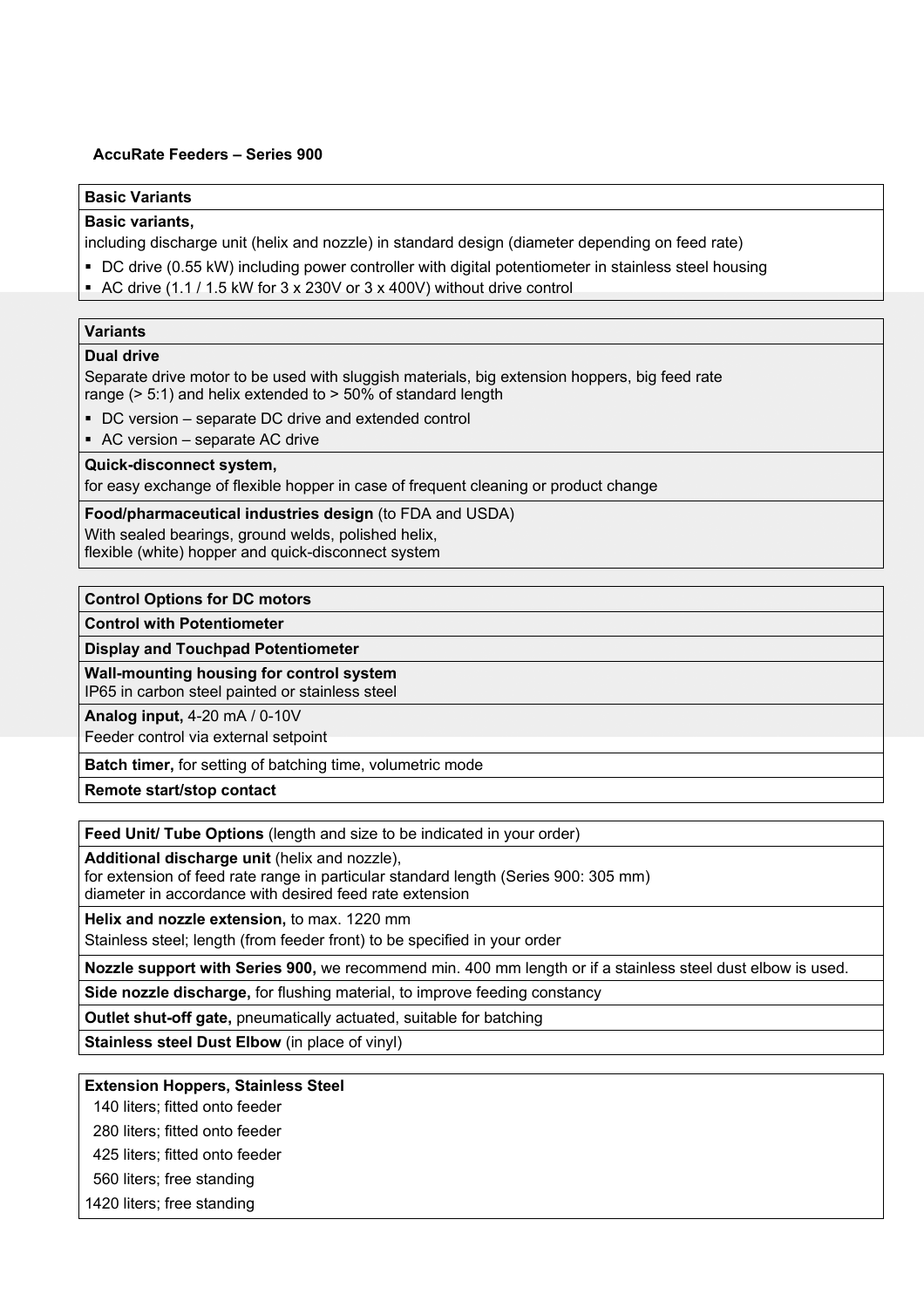

## **Theoretical Federates**

All mentioned feed rates are theoretical feed rates based on a filling efficiency of 100 %. In practice the filling efficiency can be reduced by 20 – 30 %, depending on material properties and application.

| Open Helix [I/hr] |       |     |                 |     |        |                   |       |      |      |      |      |      |      |      |  |
|-------------------|-------|-----|-----------------|-----|--------|-------------------|-------|------|------|------|------|------|------|------|--|
| Helix O.D.        | Pitch |     | Sizes by Series |     |        | Helix Speed [rpm] |       |      |      |      |      |      |      |      |  |
| [mm]              | [mm]  | 300 | 600             | 900 | 1      | 10                | 20    | 40   | 60   | 80   | 100  | 120  | 140  | 160  |  |
| 13                | 6,5   |     |                 |     | 0,0374 | 0,374             | 0,748 | 1,50 | 2,24 | 2,99 | 3,74 | 4,49 | 5,24 | 5,98 |  |
| 13                | 13    |     |                 |     | 0,0784 | 0,784             | 1,57  | 3,14 | 4,71 | 6,27 | 7,8  | 9,4  | 11,0 | 12,5 |  |
| 19                | 9,5   |     |                 |     | 0.133  | 1,33              | 2,65  | 5,31 | 7,96 | 10,6 | 13,3 | 15,9 | 18,6 | 21,2 |  |
| 19                | 19    |     |                 |     | 0,296  | 2,96              | 5,91  | 11,8 | 17,7 | 23,6 | 29,6 | 35,5 | 41,4 | 47,3 |  |
| 25                | 12,5  |     |                 |     | 0,303  | 3,03              | 6,06  | 12,1 | 18,2 | 24,3 | 30,3 | 36,4 | 42,5 | 48,5 |  |
| 25                | 25    |     |                 |     | 0,689  | 6,89              | 13,8  | 27,6 | 41,4 | 55,1 | 68,9 | 82,7 | 96,5 | 110  |  |
| 35                | 17,5  |     |                 |     | 0,850  | 8,50              | 17,0  | 34,0 | 51,0 | 68,0 | 85,0 | 102  | 119  | 136  |  |
| 35                | 35    |     |                 |     | 1,85   | 18,5              | 37,1  | 74,1 | 111  | 148  | 185  | 222  | 259  | 296  |  |
| 44                | 22    |     |                 |     | 1,83   | 18,3              | 36,6  | 73,1 | 110  | 146  | 183  | 219  | 256  | 293  |  |
| 44                | 44    |     |                 |     | 3,90   | 39,0              | 77,9  | 156  | 234  | 312  | 390  | 468  | 546  | 624  |  |
| 57                | 28,5  |     |                 |     | 4,04   | 40,4              | 80,8  | 162  | 242  | 323  | 404  | 485  | 566  | 646  |  |
| 57                | 57    |     |                 |     | 8,46   | 84,6              | 169   | 338  | 507  | 677  | 846  | 1015 | 1184 | 1353 |  |
| 76                | 38    |     |                 |     | 9,26   | 92,6              | 185   | 371  | 556  | 741  | 926  | 1112 | 1297 | 1482 |  |
| 76                | 76    |     |                 |     | 19,7   | 197               | 394   | 788  | 1181 | 1575 | 1969 | 2363 | 2756 | 3150 |  |
| 102               | 102   |     |                 |     | 50,4   | 504               | 1007  | 2015 | 3022 | 4029 | 5036 | 6044 | 7051 | 8058 |  |

|            | <b>Helix With Center Rod [I/hr]</b> |     |                 |     |        |                   |       |       |       |       |       |       |       |      |  |
|------------|-------------------------------------|-----|-----------------|-----|--------|-------------------|-------|-------|-------|-------|-------|-------|-------|------|--|
| Helix O.D. | Pitch                               |     | Sizes by Series |     |        | Helix Speed [rpm] |       |       |       |       |       |       |       |      |  |
| [mm]       | [mm]                                | 300 | 600             | 900 | 1      | 10                | 20    | 40    | 60    | 80    | 100   | 120   | 140   | 160  |  |
| 6          | 6                                   |     |                 |     | 0,0067 | 0,0677            | 0,135 | 0,271 | 0,406 | 0,541 | 0,677 | 0,812 | 0,948 | 1,08 |  |
| 10         | 10                                  |     |                 |     | 0,0188 | 0,188             | 0,375 | 0,750 | 1,13  | 1,50  | 1,88  | 2,25  | 2,63  | 3,00 |  |
| 13         | 6,5                                 |     |                 |     | 0.0253 | 0,253             | 0,507 | 1,01  | 1,52  | 2,03  | 2,53  | 3,04  | 3,55  | 4,05 |  |
| 13         | 13                                  |     |                 |     | 0.0543 | 0,543             | 1,09  | 2,17  | 3,26  | 4,34  | 5,4   | 6,5   | 7,6   | 8,7  |  |
| 19         | 9,5                                 |     |                 |     | 0,060  | 0,60              | 1,21  | 2,41  | 3,62  | 4,8   | 6,0   | 7,2   | 8,4   | 9,6  |  |
| 19         | 19                                  |     |                 |     | 0,151  | 1,51              | 3,02  | 6,0   | 9,1   | 12,1  | 15,1  | 18,1  | 21,1  | 24,1 |  |
| 25         | 12,5                                |     |                 |     | 0,249  | 2,49              | 4,97  | 9,9   | 14,9  | 19,9  | 24,9  | 29,8  | 34,8  | 39,8 |  |
| 25         | 25                                  |     |                 |     | 0,580  | 5,80              | 11,6  | 23,2  | 34,8  | 46,4  | 58,0  | 69,6  | 81,2  | 93   |  |
| 35         | 17,5                                |     |                 |     | 0,698  | 6,98              | 14,0  | 27,9  | 41,9  | 55,8  | 69,8  | 84    | 98    | 112  |  |
| 35         | 35                                  |     |                 |     | 1,55   | 15,5              | 31,0  | 61,9  | 93    | 124   | 155   | 186   | 217   | 248  |  |
| 44         | 22                                  |     |                 |     | 1,45   | 14,5              | 29,0  | 57,9  | 87    | 116   | 145   | 174   | 203   | 232  |  |
| 44         | 44                                  |     |                 |     | 3,14   | 31,4              | 62,7  | 125   | 188   | 251   | 314   | 376   | 439   | 502  |  |
| 57         | 28,5                                |     |                 |     | 2,69   | 26,9              | 53,8  | 108   | 161   | 215   | 269   | 323   | 376   | 430  |  |
| 57         | 57                                  |     |                 |     | 5,74   | 57,4              | 115   | 230   | 345   | 459   | 574   | 689   | 804   | 919  |  |
| 76         | 38                                  |     |                 |     | 8,11   | 81,1              | 162   | 324   | 486   | 648   | 811   | 973   | 1135  | 1297 |  |
| 76         | 76                                  |     |                 |     | 17,4   | 174               | 347   | 695   | 1042  | 1390  | 1737  | 2085  | 2432  | 2779 |  |
| 102        | 102                                 |     |                 |     | 44,5   | 445               | 890   | 1781  | 2671  | 3562  | 4452  | 5343  | 6233  | 7124 |  |

## **Schenck Process GmbH**

Pallaswiesenstr. 100 64293 Darmstadt, Germany T +49 6151 1531-1216 F +49 6151 1531-1172 sales@schenckprocess.com wwww.schenckprocess.com